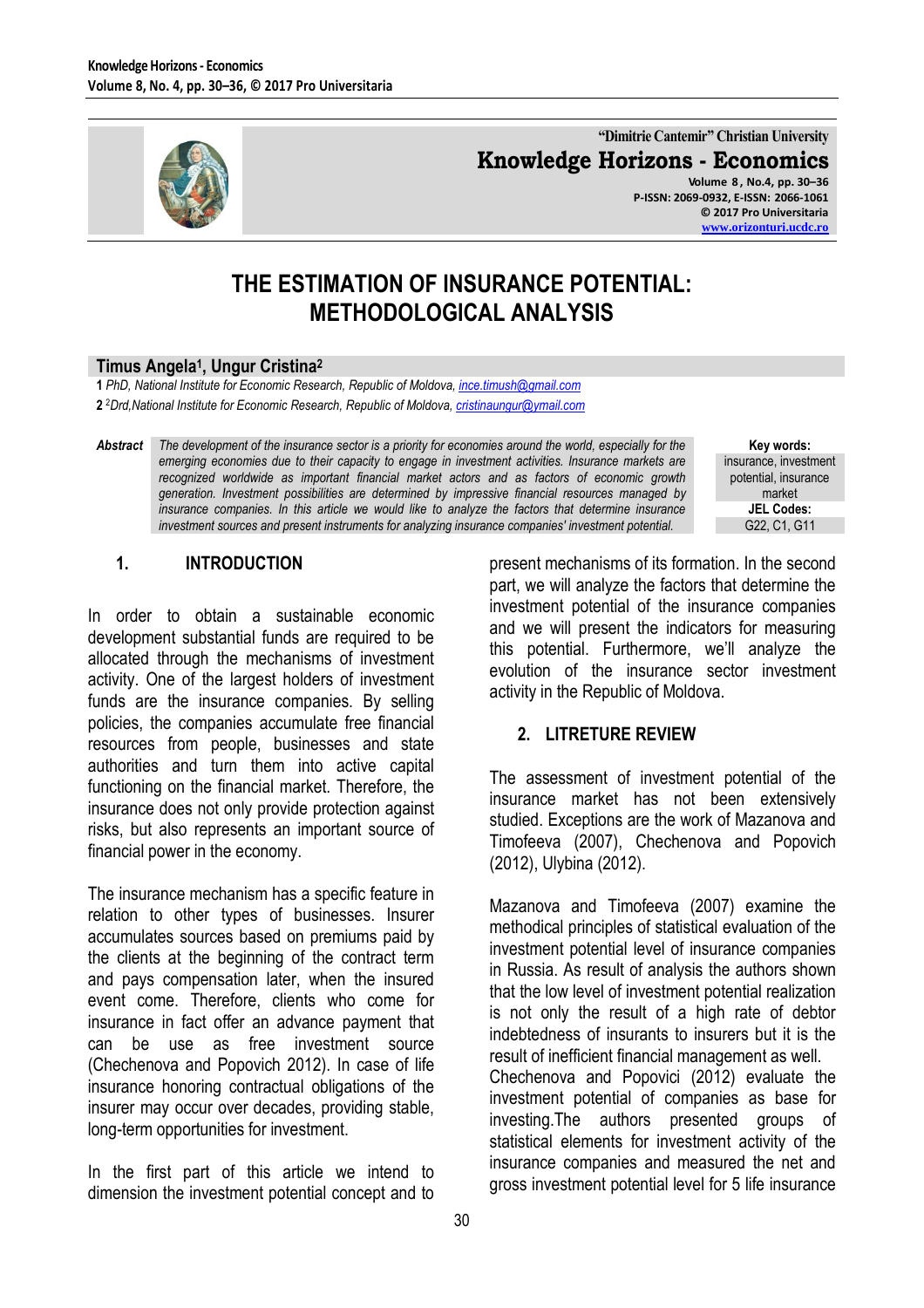companies and other 5 non-life insurance companies from Russian Federation.

Ulybina (2012) studied the mechanism of formation and realization of investment potential of insurance sector of the financial market, directions of its functioning and presented the system model of assets management for the insurance companies. Our paper, as the mentioned authors proposed, uses the methodological methods of dimension the insurers' potential investment for Moldovans insurance market.

#### **2. INVESTMENT POTENTIAL OF THE INSURANSE MARKET**

In this chapter we present the concept of investment potential of the insurance market and we reflect the elements of this potential.

#### **2.1.Conceptual dimension of investment potential**

The term of the investment potential is pretty little reflected in the economic research. Historically it comes from the Latin concept of investment (investment = to clothe, cover). There are opinions that the term was initially used in the military and means encirclement of a fortress (Nazar, 2013: 66). Thus we do arrive to the Professor's Marian Stoian statement that the investment is "the effort made now hoping of some future rewards" (Stoian, 2003).

There are several approaches to the concept of investment (Vasilescu, 2003, Garbuzov, 1994). Some experts consider that the investment is an expense, the others see investment as resources (goods, properties) which are placed in something, and the third group of scientists believes that the investment is a process of the capital placement. It is certain that the investment is the action or a process of investing money for profit (Oxford dictionaries).

On the other hand, the potential is the power or a capacity to achieve something. Combining the components of the concept we can define the investment potential as assets' allocation capacity in order to obtain profit or other positive effects.

The insurance market represents an economic sector consisting of a group of homogeneous entities. The investment potential is the ability of all

insurers to attract investment sources across the market or to participate in the investment projects in order to develop business or to obtain an additional income.

Therefore, there are two aspects of the investment potential in the insurance activity: the ability to attract investments for development, on the other hand the ability to invest in different areas or activities to gain extra income (income greater than invested sources).

In this article we will approach the investment potential as a characteristic of insurance company which determines the possibilities and the ability to generate investment deposits based on the possible or potential level of development based on the evaluation of the most significant factors for the investor (Kuvaldina and Shtele, 2010).

# **2.2.Formation of the investment potential in the insurance companies**

The investment activity of insurance companies is based on two categories of sources (Grishenko, 2006):

- *Own resources* for investment' financing, which are: assets, company's property, etc.
- *Attracted sources*, formed by insurance premiums paid by the clients.

One of the basic functions of insurance is to cover risks through financial compensation of losses. In order to fulfill that function, insurers createinsurance funds intended for claims and compensation payment. Insurance funds are formed on the principle of mutuality, only in cash equivalent, by insurance premiums collected from policyholders, reinsurance commissions, participation in reinsurer's profit and compensation received from reinsurers (Bistriceanu, 2006: 250). Thus, the investment potential of the insurance company is formed by the own investment resources represented by the own (equity) capital and the attracted resources represented by the insurance fund (Fig. 1).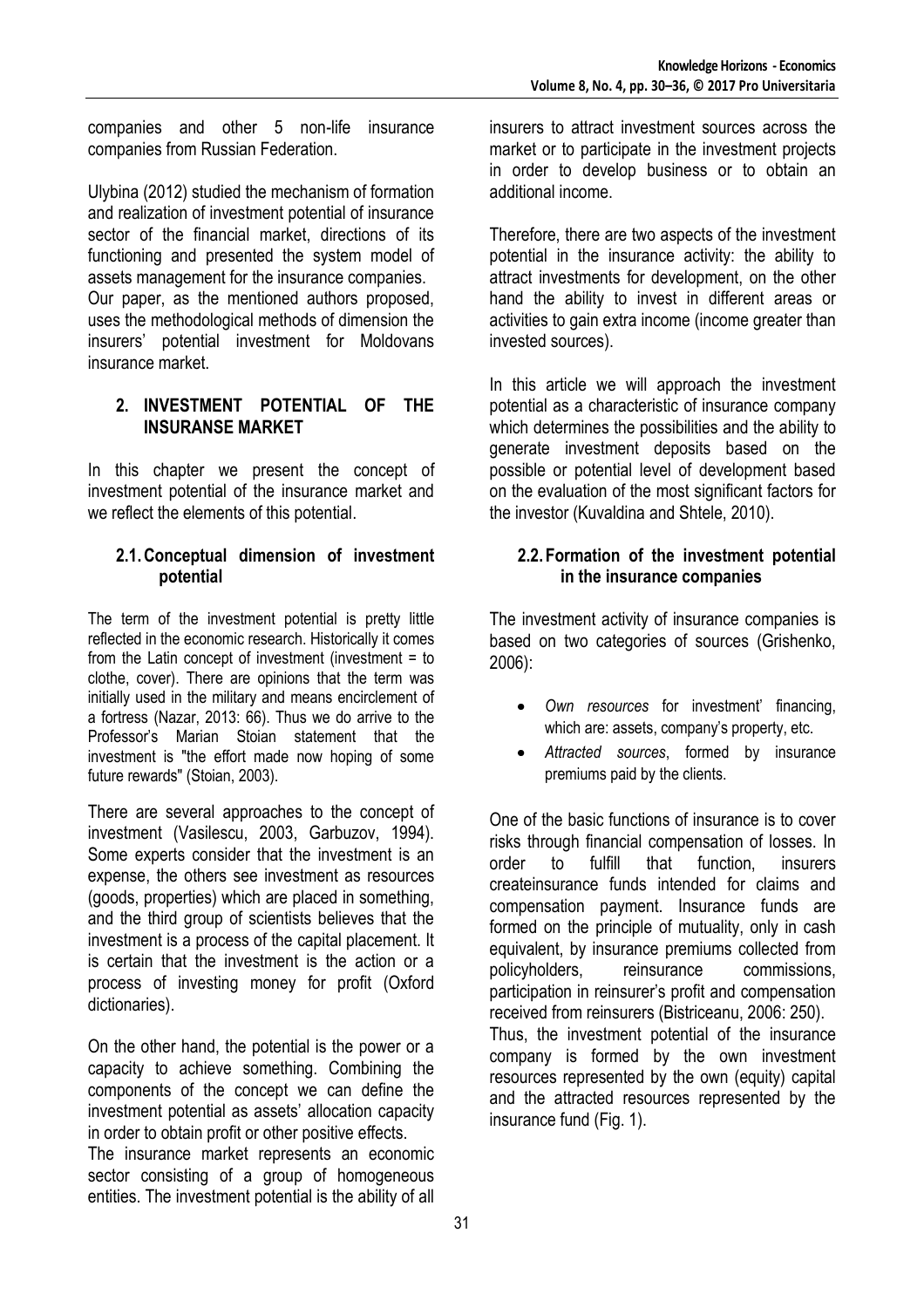#### *Figure 1.***Formation of insurance company' investment potential**



(*Source:* Chechenova and Popovich, 2012: 302)

The insurance fund represents all company assets admitted to cover the insurer's contractual obligations. The biggest part of this is the insurance reserves.

The initial source of money appearance for the insurer is the insurance premiums paid by the insured. If the insured event does not occur, then, along the time (usually a calendar year), a part of the insurance premium becomes the income, which is called earned premiums, and another part becomes the expenses of the following periods. (Grishenko, 2006).

# **3. METHODS OF ANALYSIS**

The investment potential is an integral part of the financial potential minus expenses of operation activity, liabilities and compensation. If the amounts of these deductions increase more than the increase insurance fund and equity, then we can talk about the company's financial potential increasing and, at the same time, reducing its investment potential. There are companies having a relatively high financial potential, but nevertheless a modest investment potential.

#### **3.1.Factors that determine the investment potential of the insurers**

The scheme of the investment potential formation (Fig. 1) shows that the insurance fund, established by the insurance premiums, represents the biggest part of this potential. A smaller part is formed by the insurer's equity capital. Therefore, the investment' potential of an insurance company is a relative indicator and depends by some factors. In addition to internal factors that determine investment potential, as premiums volume, equity capital etc., there are external factors which can influence, especially the macroeconomic situation and the regulatory policy. (Fig. 3).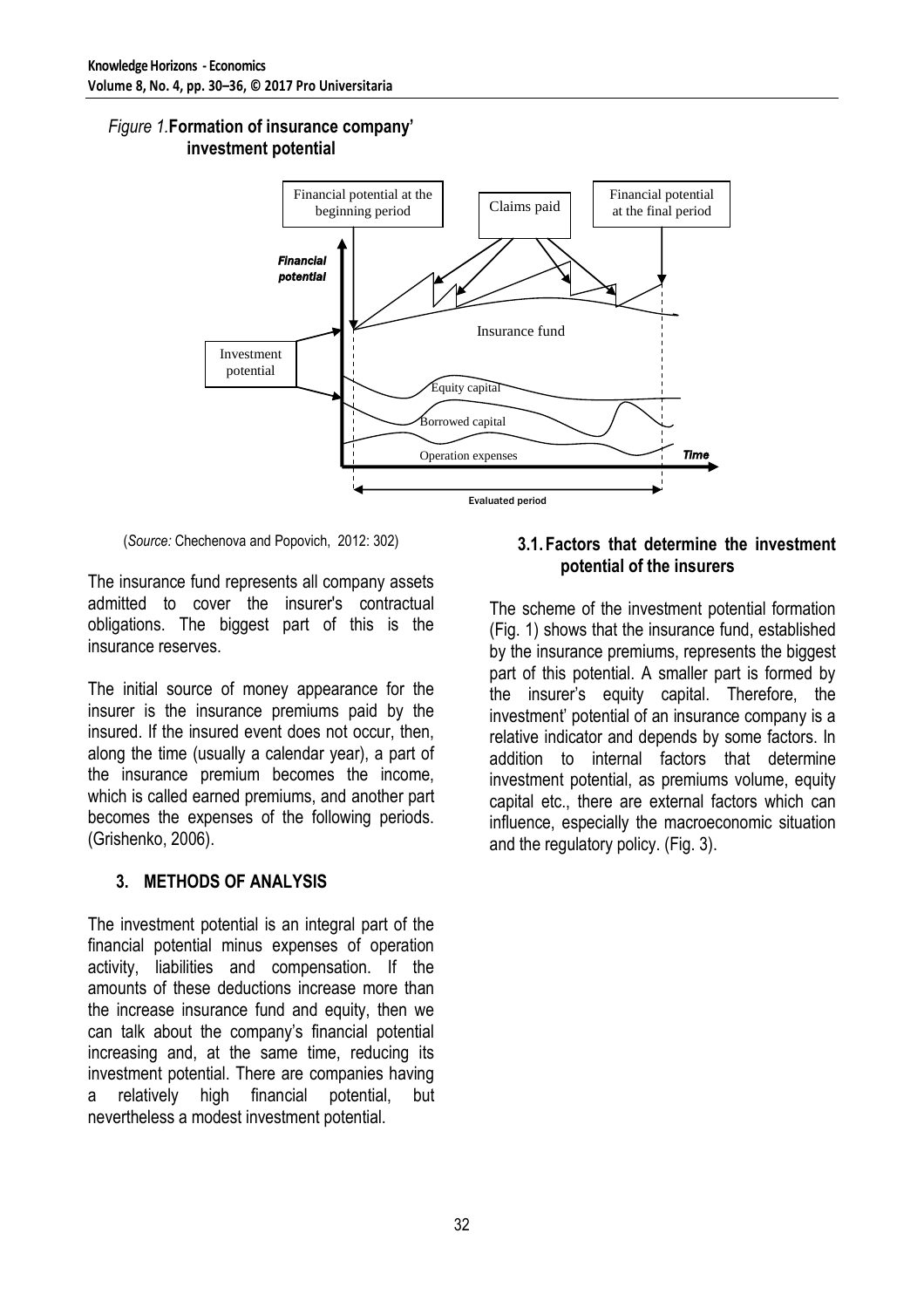Ri – insurance reserves of company i;

#### *Figure 3.* **Factors determining the insurers' investment potential**



where:

(*Source:* developed by the authors, based on Janowicz-Lomott, 2011: 469)

# **3.2.Measurement indicators**

One of the main methodological difficulties in determining the investment potential related to establishing indicators which could quantitatively measure this dimension. Taking into account that the largest source of investment for insurers comes from insurance reserves it is obvious that their volume will be the basis to establish the measurement indicators. At the same time there will be also take into account the company's own resources and assets.

In the specialized literature two indicators are proposed for determining the financial resources of an insurance company which would be potentially available for investment (Mazanova, 2008):

1) *Gross' investment potential level* (Npib) reflects all financial resources temporarily free from obligations which may be used by insurers for investment and is calculated by formula (1):

$$
N_{pib} = \frac{\sum_{i=1}^{n} (R_i + SP_i)}{\sum_{i=1}^{n} A_i} \times 100\%
$$
\n(1)

SPi – own sources of company i;

- Ai assets of company i;
- N number of insurance companies.

2) *Net investment potential* (Npin) – reflects all financial resources free from obligations (excluding debts) that the insurers can use for investment divided to total asset value (formula 2). If Npin grows, than the company's investment potential grows too.

,

$$
N_{pin} = \frac{\sum_{i=1}^{n} (SP_i + R_i - C_i)}{\sum_{i=1}^{n} A_i} \times 100\%
$$

(2)

where:

SPi – own sources of company i;

- Ri insurance reserves of company i;
- Ci debts related to the i company's contracts;
- Ai assets of company i;

N – number of insurance companies.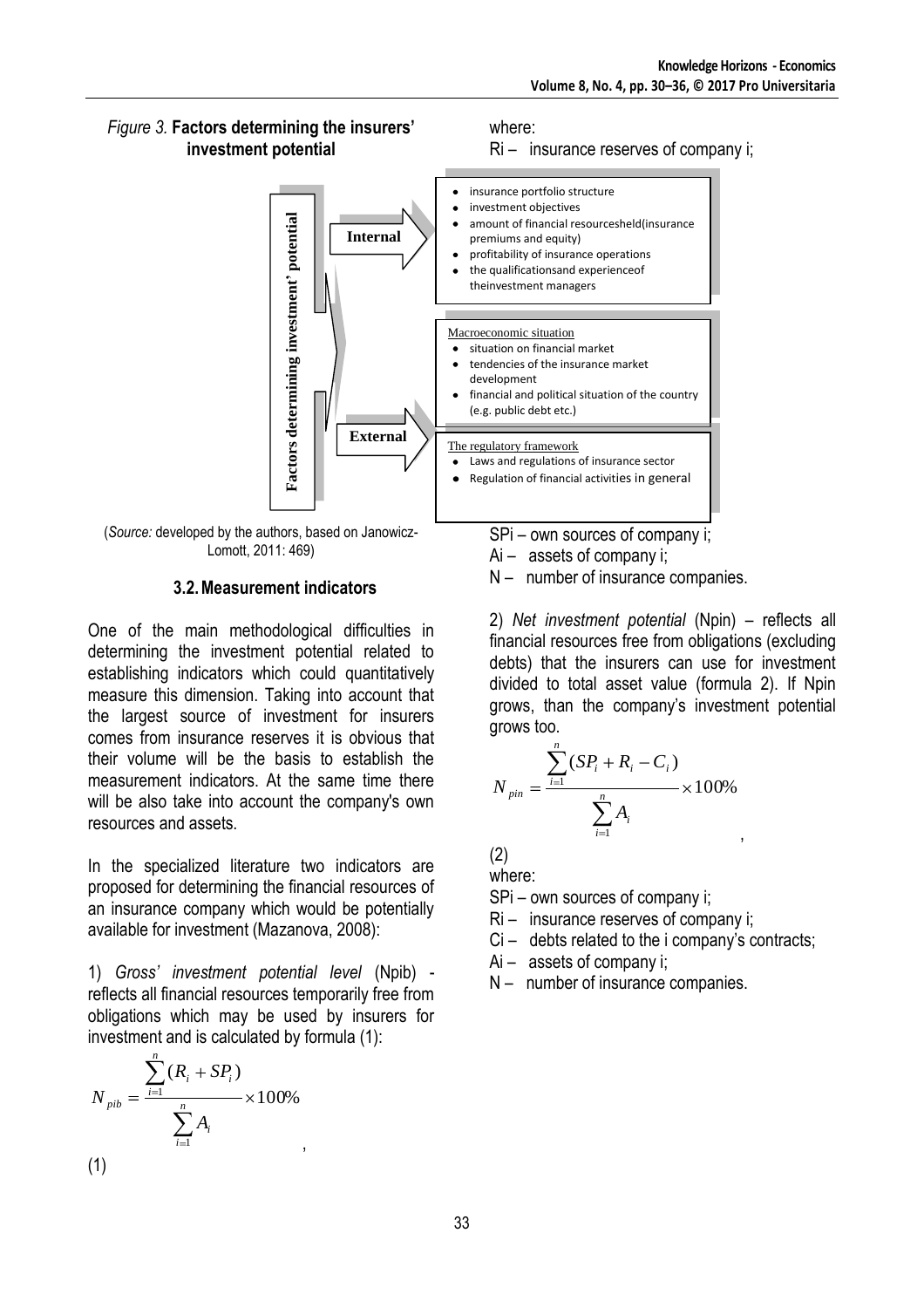#### **4. INVESTMENT ACTIVITY OF MOLDOVANS INSURANCE COMPANIES**

#### **4.1.Regulatory conditions for investment activity in the Republic of Moldova**

In Moldova, the insurance business is running on the base of the Law of insurance Nr. 407-XVI from 21.12.2006 and in accordance with other laws and regulations related to specific areas of activity. The entity responsible for the supervision and control of the business insurance is the National Commission of Financial Markets.

According to regulations, Moldovan insurers should prudently invest in certain asset classes guided by dispersion criteria of investment based on the rules established by the Regulation on solvency margins and liquidity ratio of insurers (reinsurers) approved by the National Commission of Financial Markets nr.2/1 from 21.01.2011. The proportions and absolute value of Moldovan insurance companies' investments are shown in Figure 4.

#### *Figure 4.* **Insurance companies' investment structure, mln. lei**



(*Source:* author's calculations, based on National Commission for Financial Markets)

From the above mentioned data results that in Moldova the main direction of placing financial resources of insurance companies is bank deposits and securities. The same investment directions are practiced by international companies, but they are oriented mainly towards financial market and invest funds in securities.

According to regulations, sources of the Moldovan insurance companies can be placed in government securities in any quantum. For other types of securities there is a limit of 20% and for bank deposits allowable

limit is 40%. There are also restrictions for other asset classes admitted for investing temporarily free funds. However the most practiced placement of assets in domestic companies is bank deposits (Figure 5).

#### *Figure 5.* **Evolution of the assets admitted to cover the insurance reserves over the 2008-2012 period**



*(Source:* author's calculations, based on National Commission for Financial Markets*)*

#### **4.2. The evolution of investment potential indicators in the Republic of Moldova**

On the Moldovan insurance market, the investment potential can be presented in the analysis of balance sheets.Unfortunately, the analysis was realized on the basis of balance sheets until 2013, in the limit of available data on the official site of National Commission for Financial Markets of the Republic of Moldova.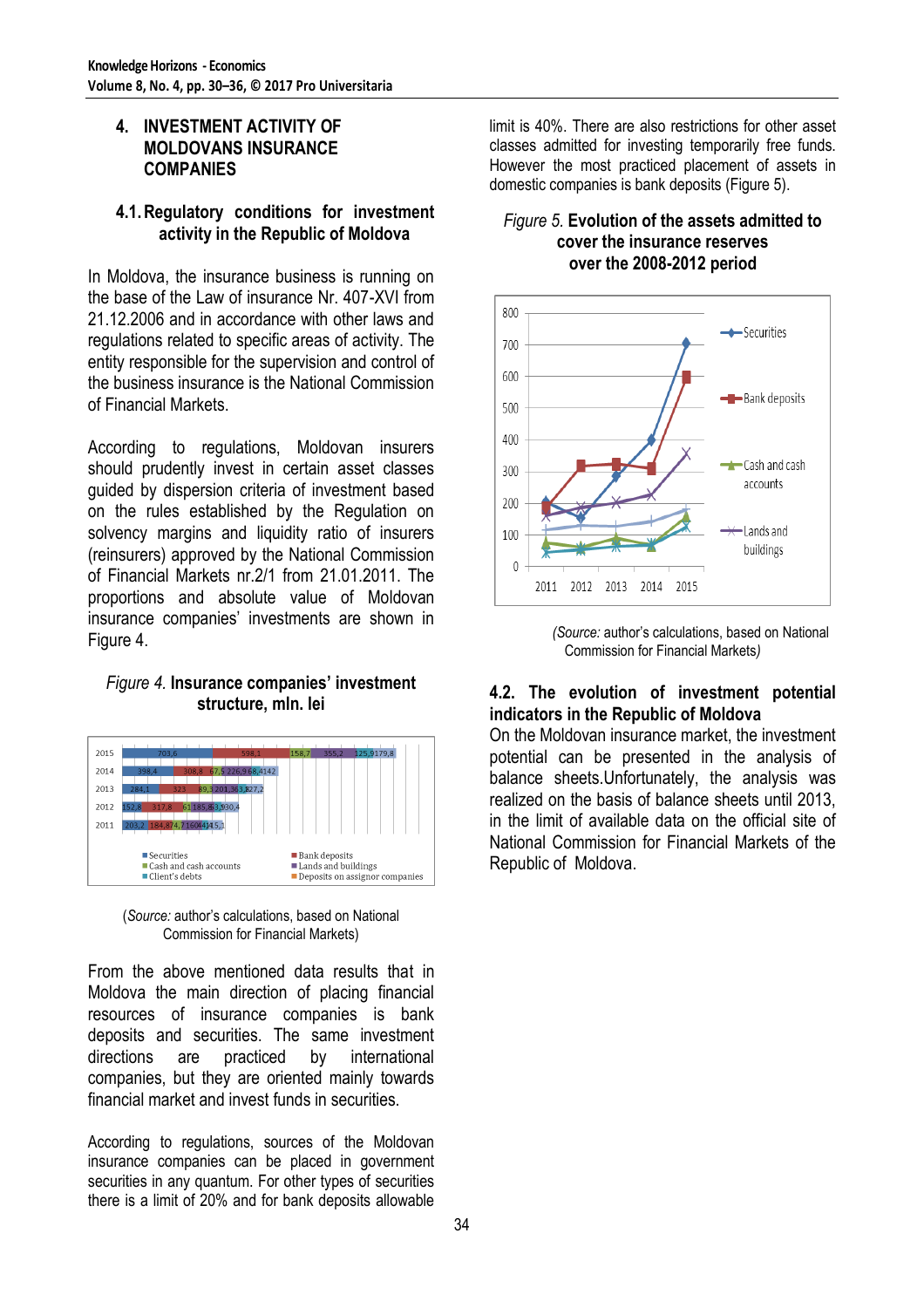# *Table 3.* **Dynamics of basic indicators of**

| tment potential for       |         |         | Moldovan insurers, mln. lei |         |         |  |
|---------------------------|---------|---------|-----------------------------|---------|---------|--|
|                           | 2008    | 2009    | 2010                        | 2011    | 2012    |  |
| Assets - total            | 1264,47 | 1527,96 | 1886,39                     | 2209,52 | 2375,10 |  |
| Equity capital            | 619,06  | 807,75  | 1081,74                     | 1175,14 | 1241,78 |  |
| Reserves and<br>insurance |         |         |                             |         |         |  |
| funds                     | 414,64  | 486,94  | 515,64                      | 731,57  | 847,89  |  |
| Debts                     | 281,19  | 420,2   | 459,18                      | 516,05  | 556,92  |  |

#### **(***Source:* **author's calculations, based on National Commission for Financial Markets)**

Using formulas from subsection 3.2, we show the evolution of the Moldovan insurance sector's investment potential (Figure 6).

# *Figure 6.***The evolution of the Moldovan insurance companies' investment potential, in**



companies' balance sheet)

From Figure 6 we can observe that insurance companies in Moldova have a pretty big investment potential, which is stable over the last five years. There is a slow increase due to increased capital and insurance reserves. In 2009, net investment potential decreased by 2.3 percentage points due to the increased debts and the difficulties connected by the global financial and economic crisis of that period. However, we can note that since 2010 the investment opportunities of domestic insurance companies are growing. This opens the possibilities for the development of the national economy based on resources which could be invested by the insurers. The main reason for this is correct and efficient exploitation of the potential and application of effective investment strategies.

# **CONCLUSIONS**

Insurance is one of the most significant long-term funding sources and therefore insurance companies are major players in the investment market. Faced with extreme situations, people try to cover their risks by setting up mutual funds managed by insurers. These funds are quite large, and in case of life insurance they are also longterm funds. Insurers' ability and opportunity to use these funds for fructification and development represents insurers' investment potential indeed. Most of this potential consists of insurance premiums collected from clients and a smaller part comes from equity capital sale. This structure shows that the investment potential of the insurance companies is a relative measure that depends on particular factors.

The main goal of this research was quantitative sizing of insurance investment potential as an economic indicator and determining the factors that influence this potential. As a result of achieving that goal, we have established two indicators. Their calculation on the example of Moldova has demonstrated that the potential investment of insurance companies is a stable one and its efficient using can bring sustainable positive effects.

# **REFERENCES**

- Annual reports and balance sheets of National Commission for Financial Markets of the Republic of Moldova over 2008-2015 period. Available on-line at: cnpf.md.
- Bistriceanu, Gh. (2006). *Insurance and reinsurance in Romania*. Bucharest: Editura Universitară.